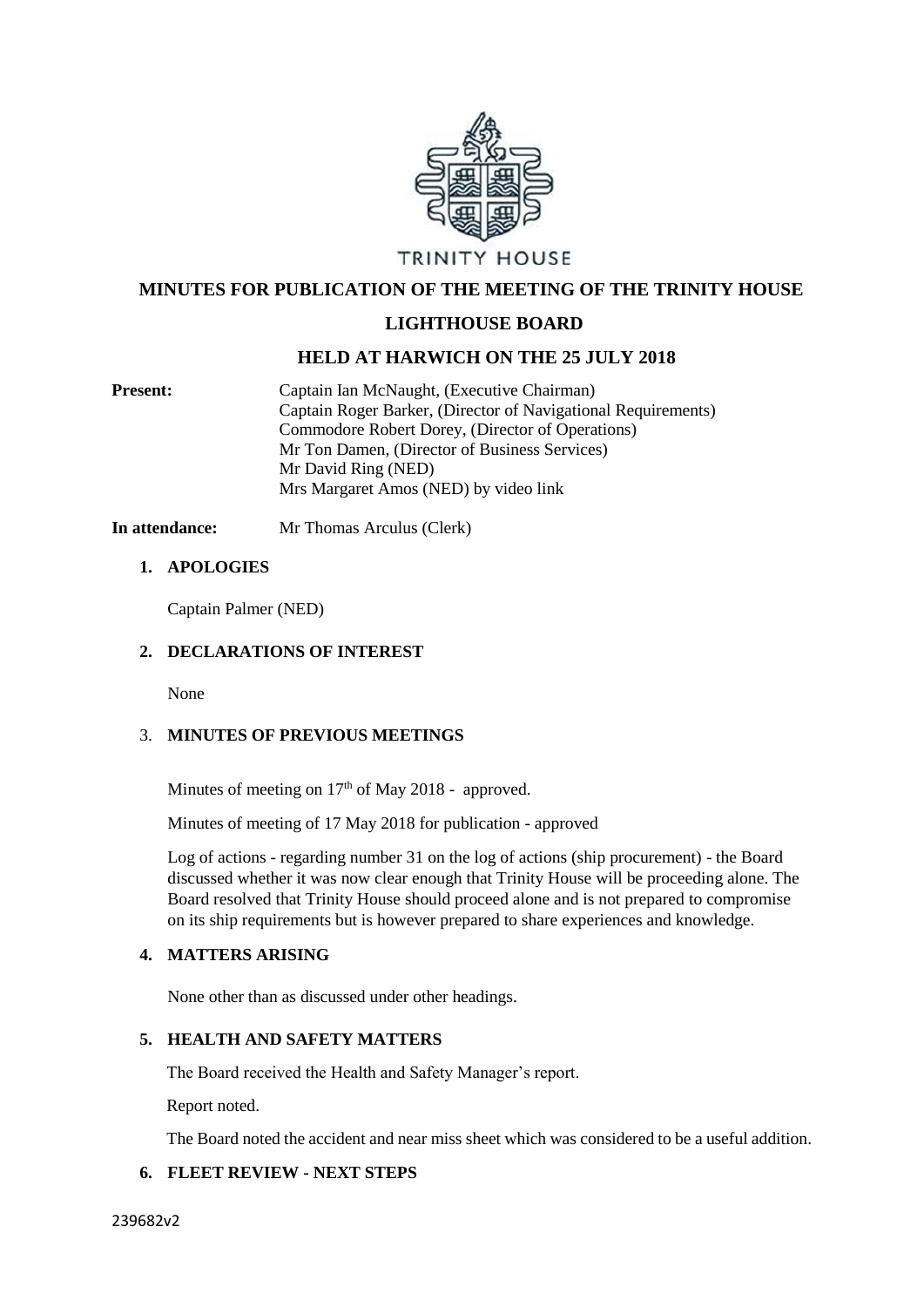The Board noted that the Fleet Review Phase 2 Recommendation received Ministerial acceptance on 25 June. The Fleet Review has formally been concluded and the next phase will be the procurement of a suitable vessel to replace the ageing THV Patricia. Project initiation documents are being produced relating to the disposal of the Patricia and the procurement of a new vessel. A mandate is now required to request authority from the Department for Transport to start spending money on professional services in relation to these projects.

The Board noted that press releases had been issued by Trinity House, one on behalf of itself and another on behalf of the three GLAs, to announce the conclusion of the Fleet Review. The announcements were coordinated with the inaugural Maritime Safety Week, commencing 9 July.

The Board discussed whether it would be necessary to do a Green Book exercise in respect of ship procurement. Mr Damen believed that we probably wouldn't have due to the Fleet Review exercise however if it is decided that we do need to do one, it could take some time so we need to know as soon as possible in order to prepare.

The Board discussed the new vessel's capabilities, resilience and the balancing act with efficiencies. Trinity House needs to aim for the focus to be on capabilities and long-term operating costs rather than upfront savings, which could result in having to spend more on running costs in future. The mandate needs to look at whole life costs. Trinity House's ethos needs to be for the best, most capable, long-term vessel even if the upfront cost is slightly more. The vessel needs a high level of resilience and capability to adapt to changing technology. We are not looking for a gold-plated ship but we are looking for a vessel that will serve our needs well over a long life in the same way that THV Patricia has done since 1982. It was noted that this was believed to be the preference of the Maritime Director at the Department for Transport because a vessel with improved operating costs over its whole life could enable a reduction in Light Dues in the long run.

# [**Action: Executive Chairman to request a meeting with Rod Patterson (Maritime Directorate, DfT) to discuss the commencement of the ship replacement project]**

# **7. BUSINESS PERFORMANCE**

The report was introduced by Mr Damen. There is a concern that some projects may not be completed this financial year and that the costs will have to be carried over to the next financial year which would place a burden on next year's Corporate Plan which will already be heavy on capital projects.

# **[Action: Commodore Dorey to discuss this with his senior managers and try to complete as many capital projects as possible this financial year]**

# **8. MATTERS ARISING FROM EXECUTIVE DIRECTORS' REPORT**

THV ALERT has gone to the Netherlands for its engine overhaul at a yard near Dordrecht. This is the first time the work has been done abroad and it has proceeded successfully. THV PATRICIA has been in Harwich to cover ALERT's risk response area.

The Board discussed the helicopter contract and concerns with the availability of aircraft.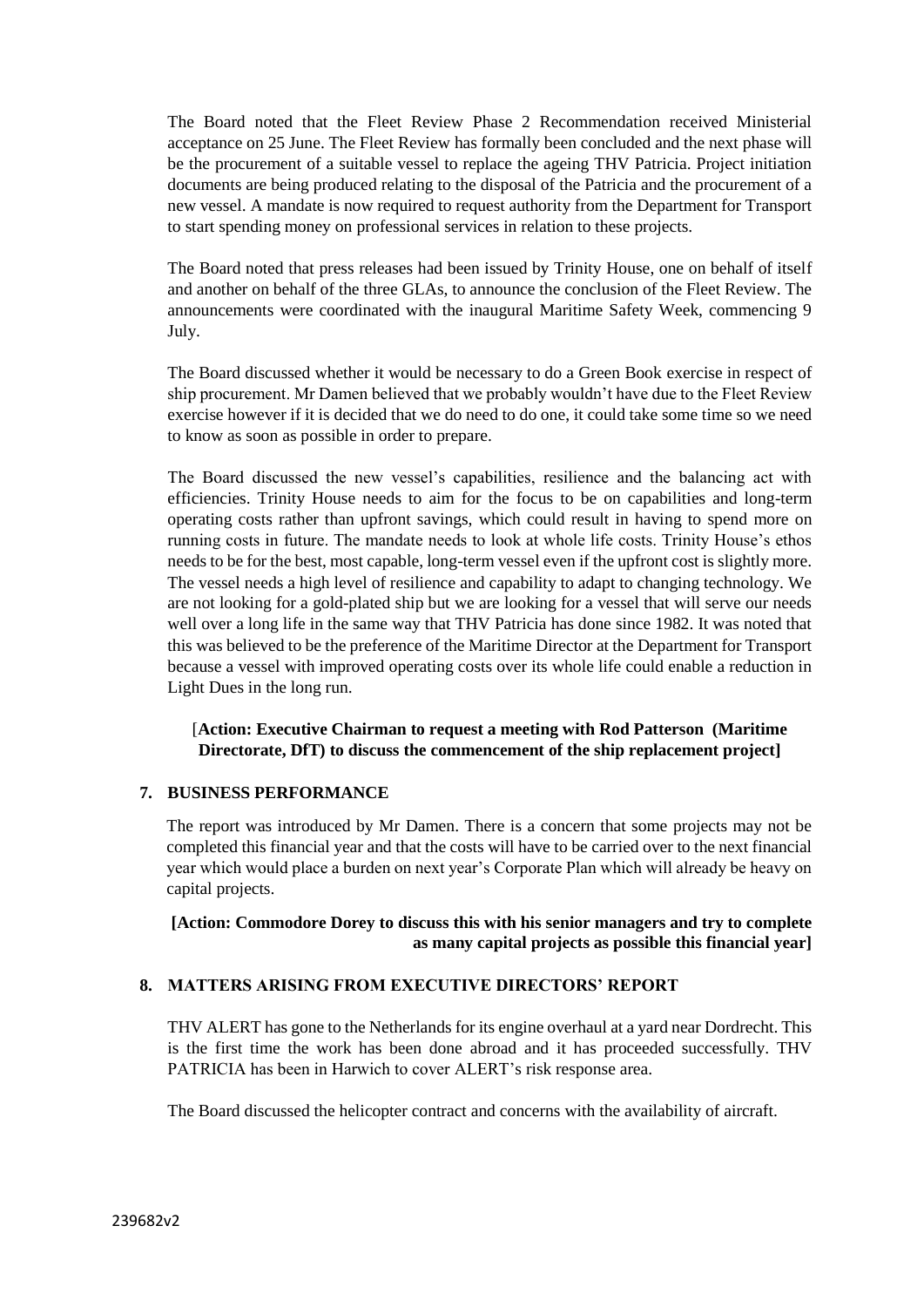Mr Damen provided an update on the threat of industrial action by the trades unions in connection with the pay remit. Commodore Dorey is producing an impact statement for the DfT in relation to strike action but this is difficult to do with any certainty until we know the terms of the proposed strike. Trinity House's offer is the maximum that it is able to make under the pay remit. The issue is really the continuing public sector pay restraint.

This week the HR Department has launched a competency framework consultation for the marine operations side of the business.

Issues continue at South Stack Visitor Centre.

MV ELLA - the Board discussed the possibility of retaining the services of a technical specialist in salvage. The Board would not envisage it to be difficult to identify a suitable technical specialist however such a specialist would be required at short notice in the event of a wreck and having such a specialist on a retainer would remove the public procurement obstacles which could slow the process down. This could even be done as a Tri-GLA exercise.

Mr Damen confirms that the final salvage bill for the MV ELLA was  $\epsilon$ 1.8m which has now been fully accounted for and finalised. Captain Barker reminded the Board that we were acting under a direction from the SOSREP and had to act with alacrity. The primary objective was to remove a danger to navigation.

The Board discussed the value of the R&RNav department and agreed that it needs to promote its good work better as noted at the JSB.

## **9. REPORT FROM THE DESIGNATED PERSON ASHORE (DPA)**

The Board noted the confidential DPA's report.

## **10. AIDS TO NAVIGATION - PERFORMANCE.**

Report presented by Captain Barker. Most AtoN types have achieved a level of availability better than IALA targets. Category 1 AtoN position availability is still affected by the Channel Lightvessel being out of position earlier this year. The Examiners Committee risk assessed the Channel Lightvessel at the time and as it was only slightly off station they considered that it did not require an urgent response other than monitoring.

## **11. MATTERS FOR DISCUSSION**

## **11.1 DfT & PARLIAMENTARY MATTERS**

During Maritime Safety Week Trinity House mounted an exhibition in the foyer of the Department of Transport on Horseferry Road. The DfT press office has confirmed that the most successful social media post for Maritime Safety Week was the post relating to Trinity House's link to the Fleet Review press release.

The Deputy Master attended a ministerial reception at which the Minister Mrs Nusrat Ghani MP had launched the Maritime Safety Report 2018 -19 which was highly laudatory of the GLAs and IALA.

Furthermore, Trinity House's attendance at the Seaworks exhibition in Southampton was a success from both a commercial and a statutory point of view. Captain Barker stressed that we always keep a strict separation between the statutory function and our commercial work.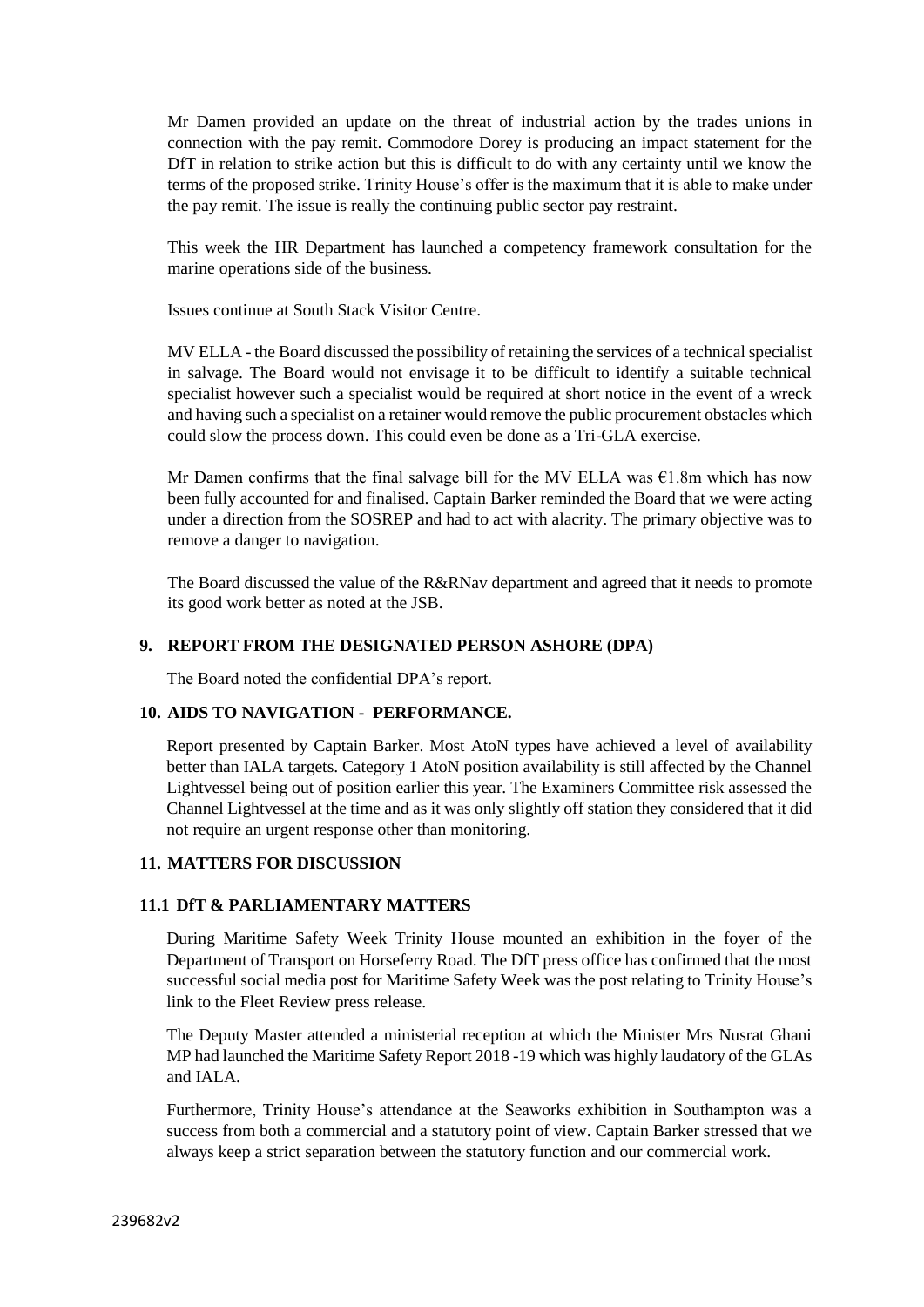## **12. STRATEGIC ISSUES**

The Board Strategy Session has been postponed until 6 September.

#### **[Action: Clerk to invite Mrs Valerie Owen as an observer]**

#### **13. JSB MATTERS**

# **13.1 The draft minutes of the JSB on 14th and 15th of June were noted.**

#### **13.2 JSB Strategic Agenda**

The Board noted the JSB Strategic Agenda. Commodore Dorey informed the Board regarding the RRC action and described the work in progress on reviewing the high level key performance indicators and the management information beneath them.

Mr Ring requested the Clerk to produce a summary of the IGC, CEC and JSB and other related governance structure.

#### **[Action: Clerk]**

## **14. REPORT FROM THE ARAC CHAIR**

Mrs Amos summarised the meeting of the ARAC on 5 of July.

#### **14.1 Minutes of ARAC on 5 July.**

Noted.

#### **15. ANNUAL REPORT AND ACCOUNTS**

The National Audit Office auditors have been on site in Harwich for the last two weeks. No major concerns of been identified so far.

Due to this audit the Annual Report and Accounts has not been produced. This would normally be discussed by the Board at the July meeting but they will be presented at the next meeting of the Lighthouse Board on 27 September.

## **16. POLICIES FOR APPROVAL**

#### **16.1 Health and Safety and Environmental Objectives Policy.** Approved.

#### **16.2 Research and Radio Navigation Policy.** Approved.

#### **16.3 Review of Policies.**

In response to a request from the Executive Committee the Clerk presented a proposal for a streamlined approach to the future review and approval of policies with effect from 1 April 2019. The Board resolved to accept the recommendation.

#### **17. OTHER MATTERS TO BE NOTED OR APPROVED**

#### **17.1 Chief Executives' Committee Terms of Reference**

The Board discussed the draft terms of reference with particular focus on paragraph 5.3 relating to the status of the Accounting Officer. The Executive Chairman is the Accounting Officer for the Research and Radionavigation department and the Board believes that the terms of reference do not correctly reflect the legal reality. Paragraph 5.3 should be redrafted to reflect the legal reality and circulated to the lighthouse Board prior approval and then proposed to the other GLAs.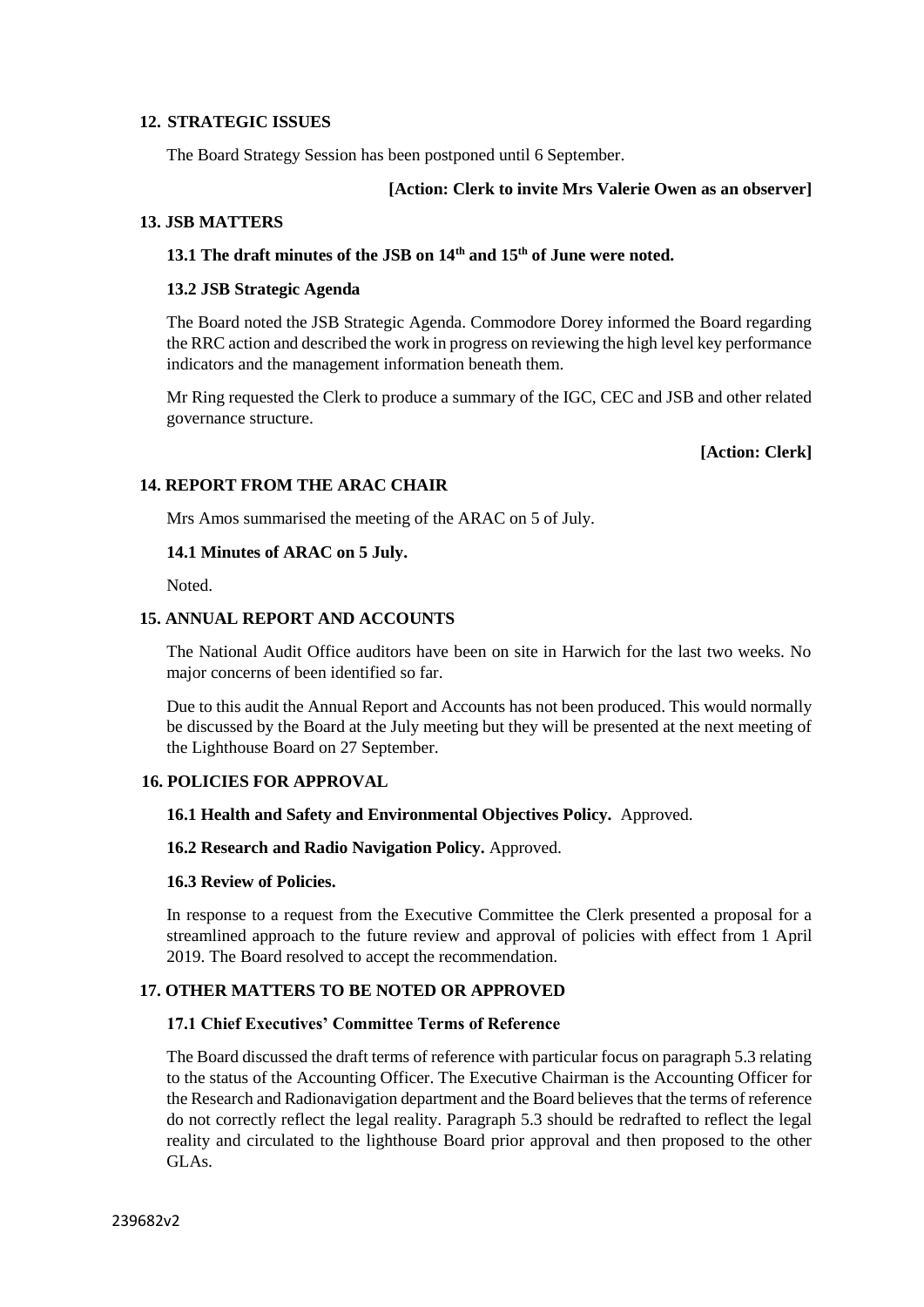## **[Action: Clerk redraft paragraph 5.3 and circulate to the Lighthouse Board]**

**[Action: Clerk Paragraph 5.2 should also be changed to read "the CEC shall make a report to the JSB"]** 

## **17.2 R&R Nav Reporting Structure Diagram**

Mr Martin Bransby, R&R Nav manager, will be asked to submit revised diagram to the Lighthouse Board on 27 September.

**[Action: Mr Bransby]**

## **17.3 Operational Action Plan**

The Board reviewed the Operational Action Plan.

Noted and approved.

#### **17.4 Update by Director of Business Services on HR matters**

Mr Damen reported on performance -related pay and introduction of changes to the directors and senior managers' individual service agreements.

The Board agreed that Mrs Valerie Owen shall be invited to take over as chair of the Remuneration Committee when she joins.

## **[Action: Clerk]**

Mr Damen updated the Board on the threat of industrial action by the ratings' unions and the latest developments in public sector pay policy including the announcement the previous day that the pay cap would be eased in some sectors but not for example in the government transport sector which will increase calls for industrial action.

## **17.5 Report on the current status of the Corporate and Organisational Risk Registers**

The Clerk presented a report on the Corporate and Organisational Risk Registers as reviewed by the Executive Committee on 13 June and the Audit and Risk Assurance Committee on 5 July. Since then the risk relating to an adverse outcome of the Fleet Review has evaporated due to the Ministerial acceptance of the phase 2 recommendation on 25 June. The risk will now be substantively modified to reflect the next stage - vessel replacement - and the risk of a sub optimal outcome, this risk will also include the risk of failing to secure financial approval for our vessel requirements.

# **[Action: Clerk]**

The risk associated with recruitment and retention will also be reviewed in light of potential strike action.

## **[Action: Clerk]**

The Board also discussed the recent spillage of liquid metallic quicksilver at an Irish lighthouse. A full incident report is being prepared for Irish Lights. The Board considered that the risk of a quicksilver spill is adequately assessed in our risk registers we also have a policy of progressive removal.

The Board accepted the report.

## **17.6 Mermaid Building Options Report**